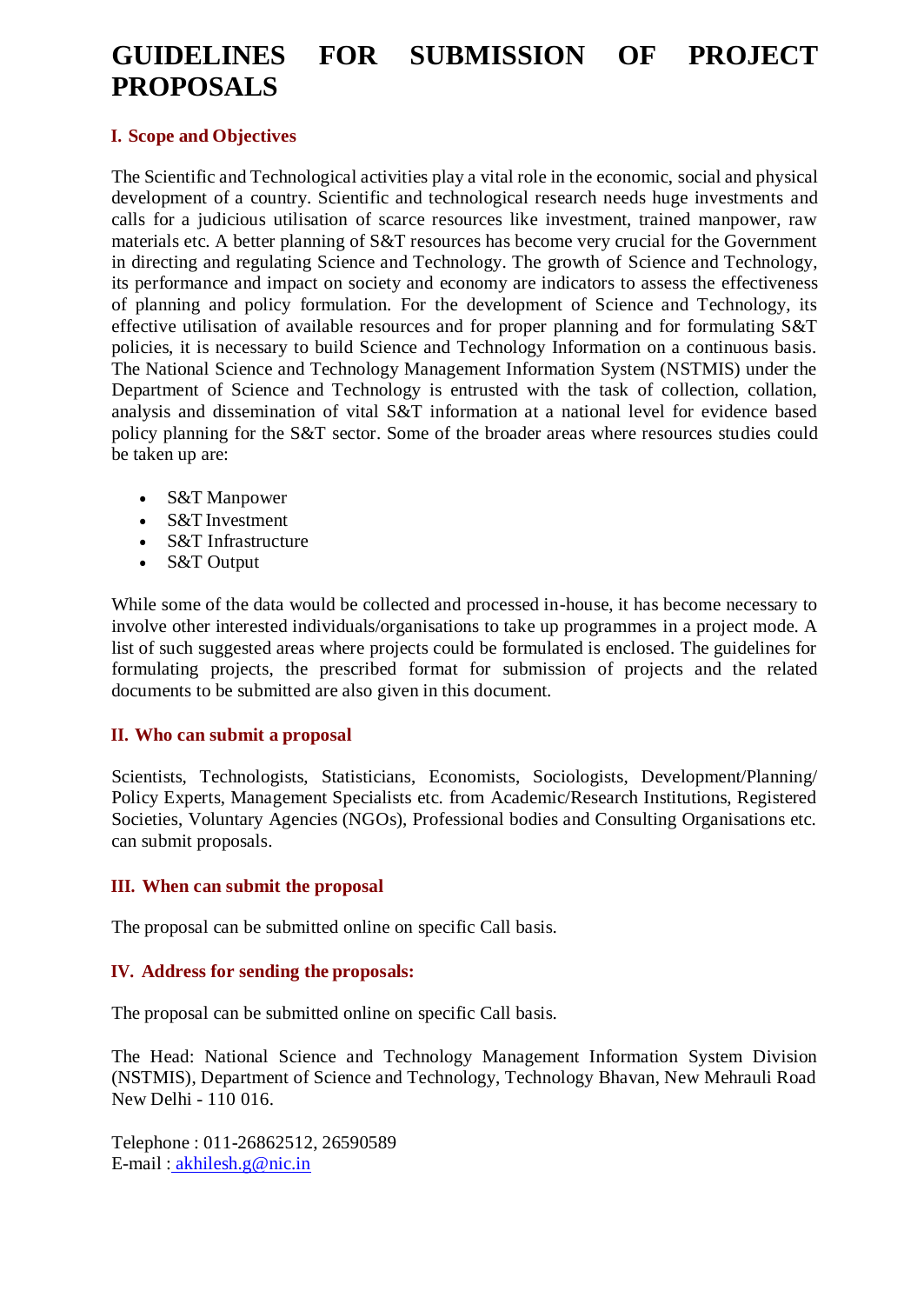## **V. Suggested Areas**

S&T Manpower

Scientific & Technological (S&T) Manpower constitutes one of the major input resources to Scientific and Technological activities. S&T Manpower is also an indirect measurement of the strength of the country by contributing to the socio-economic development through S&T activities. Such contributions would be substantial if planning based on data/analysis is made for identifying and developing the types of scientific, technical and professional skills that the economyneeds. For this purpose, manpower studies relating to the following areas are relevant:

- Assessment of mismatch between out-turn and deployment ofS&T personnel.
- Assessment of S&T personnel gainfully employed with regard to their education and training.
- Assessment of anticipated gaps in demand and supply position of S&T manpower in the present and future years keeping in view of the national priorities and the new/emerging areas including globalisation.
- Analysis of the salary structures of  $S&T$  personnel in different sectors.
- Establishment of computerised information system on S&T manpower, supply demand, deployment, migration and related issues.
- Analysis of professional S&T Manpower migrating to areas other than their specialisation especially non-scientific/technical spheres.

## **S&T Investment**

Investments on R&D and related S&T activities are carried out by Central Sector, State Sector and Private Sector. The investments are by way of in-house R&D (National laboratories, Grants-in-aid R&D institutions, Public Sector undertakings, Private Industries and State Governments) and through Extramural time bound R&D projects (by Central Government Ministries/Departments/Agencies and to some extent by State Governments).The Department of Science and Technology brings out on a regular basis a publication entitled R&D Statistics which gives the details of R&D and related S&T expenditure at a global level. The Department maintains a database of extramural R&D projects funded by major Central S&T Departments since 1990-91. However, this database needs further updation in terms of objectives of the projects, equipment provided, manpower, expertise of investigator, areas of research, output of the projects etc. Further, information have to be collected for the in-house R&D projects carried out by Public Sector and Private Sector Industries. Towards this end, the project proposals in the following areas are relevant:

- Subject area-wise studies of R&D and identification of the gap areas as well as emerging areas that need further attention/thrust.
- Assessment of the R&D investment in comparison with othercountries.
- Successful models of stimulating private sector participation in Investment in R&D and related S&T activities at state level.
- Stimulating research in universities.
- R&D and innovation in SMEs.
- Investment on R&D by MNCs.
- Innovation assessment in traditional industries and sectors.
- Innovation in Public Research Organisations.

#### **S&T Infrastructure**

Over a period of time considerable infrastructural facilities have been created for the Research and Development activities. Creation of institutions in the specialised areas of research and acquiring new sophisticated scientific equipments at various institutions etc. add to the infrastructural facilities. For the proper planning and policy making one has to take stock of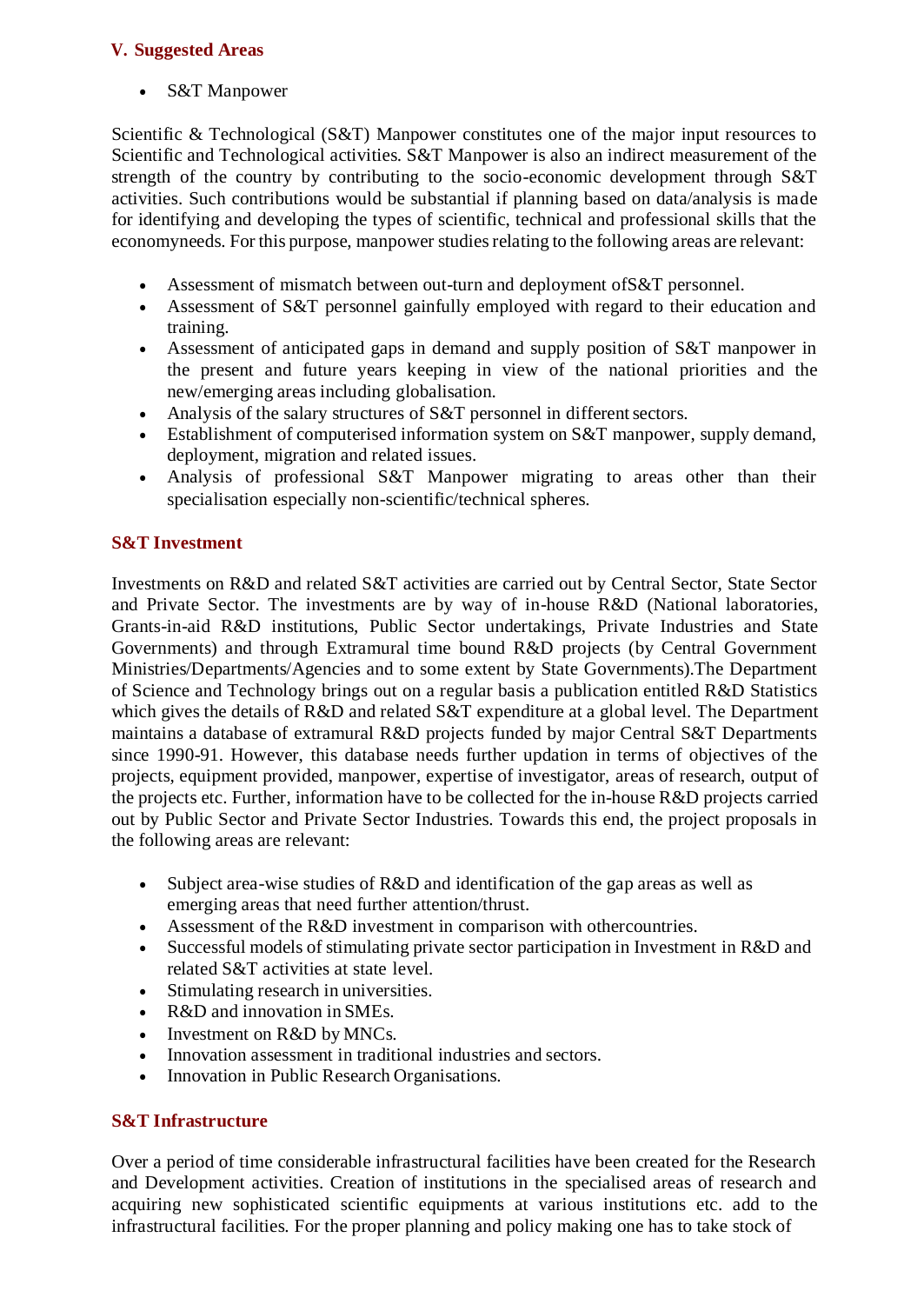the existing infrastructural facilities. Creation of databases/studies in the following areas are relevant:

- Creation of information directories on S&T institutions, giving details of facilities available, areas of research, functions and achievements, manpower, R&D projects being handled etc.
- Assessment of S&T system, infrastructure, resources input and output of R&D in India and also between countries.
- Identification of the newly emerging areas as well as gap areas where new institutions have to be established.
- Analysis of investments of major facilities created/equipment procured under R&D efforts
- Research (University/National Labs)-Industry Linkages

# **S&T Output**

In order to measure the output of S&T investments, various models have to be developed, project proposals in the following areas are relevant:

- Analysis of S&T output in terms of publications, patents, new products and processes developed.
- Development of models for assessment ofthe S&T endeavour and economic and social well being.
- To evolve a mode to measure the output of R&D projects.
- Development of new indicators in R&D and innovation.
- Appropriability of IPR in Indian firms in S&T sector.
- Technology Transfer and commercialization of patents in public and private sector R&D.
- Measurement of the outcome of the completed projects vis-à-vis with the R&D investments.
- Assessment of the impact of R&D on socio-economic development.
- Highlight of the major achievements of R&D efforts.

Note: The areas suggested above are indicative and not exhaustive, Proposals in other related areas are also welcome.

# **VI. General Terms and Conditions**

- The project proposals should clearly focus on any of the areas listed in this document and should be in conformity with the scope of the scheme.
- The proposal should be routed through the Head of the Institute and should be submitted in the prescribed format given in this document at any time during the year.
- The scheme does not provide funds for infrastructure like vehicles, buildings, permanent equipment etc. However, if any dedicated equipment required for the project work exclusively can be considered in exceptional cases.
- Every project should have a Local Project Advisory Committee (LPAC) of experts constituted in consultation with DST. This committee should discuss the progress/problems ofthe project and also provide expert advise in conducting the study.
- Final project completion report should be discussed in detail by the Local Project Advisory Committee (LPAC) and prepared as per the format.
- The institution where the project is proposed to be implemented assumes administrative responsibilities of the project.
- The manpower recruited for the project should be paid as per the rules of the institute and guidelines of Government of India.
- The proposals are scrutinised by experts in the field and if necessary, the Principal Investigator will be invited to DST to make a presentation to the experts.